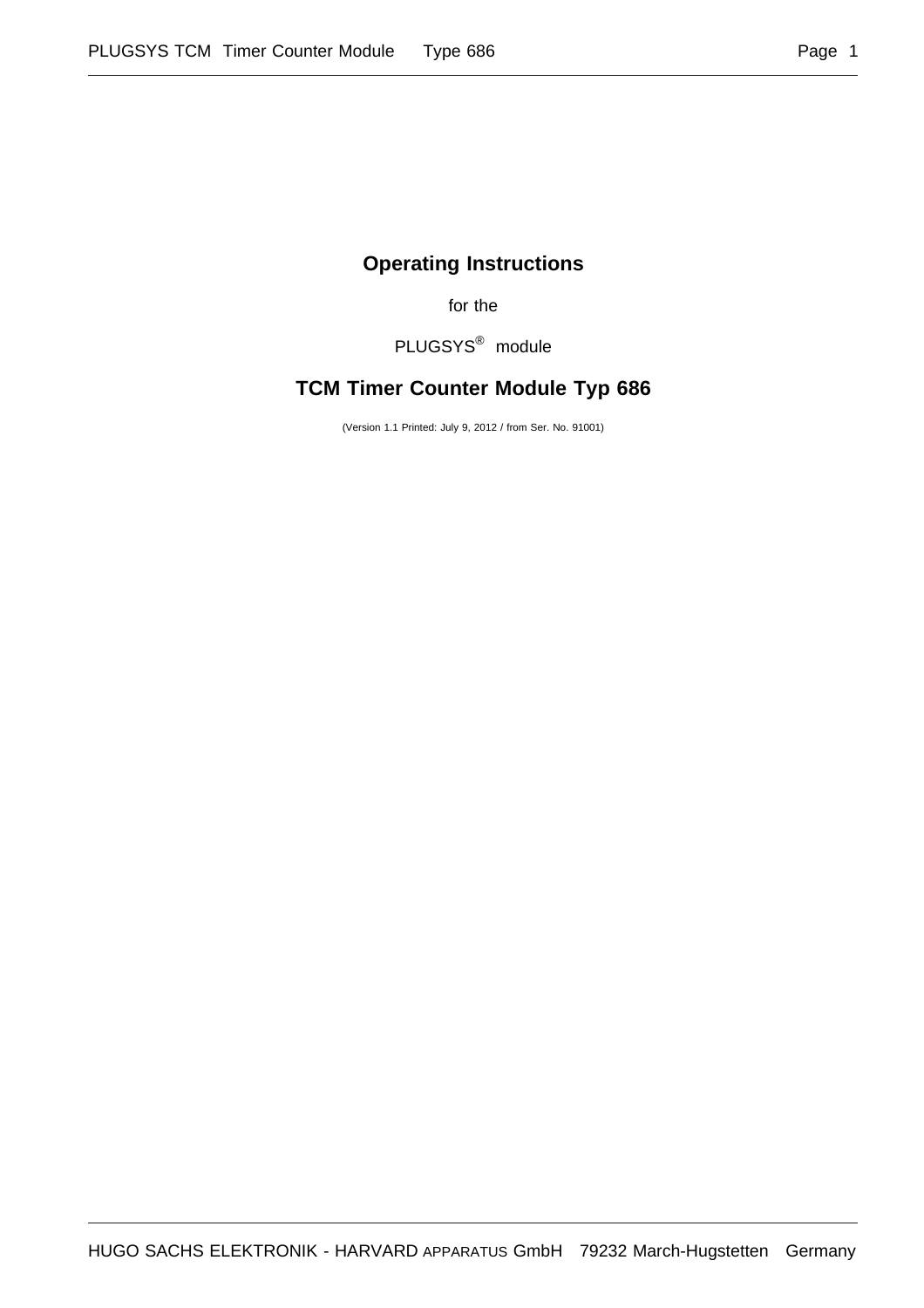#### **Contents Page**

|                                                                                                                                                                                                                                                        | 3                                                                                                                                 |
|--------------------------------------------------------------------------------------------------------------------------------------------------------------------------------------------------------------------------------------------------------|-----------------------------------------------------------------------------------------------------------------------------------|
|                                                                                                                                                                                                                                                        | 3                                                                                                                                 |
|                                                                                                                                                                                                                                                        | 3                                                                                                                                 |
|                                                                                                                                                                                                                                                        | 4                                                                                                                                 |
| 5.1.5 Switching the TCM on or off $\ldots \ldots \ldots \ldots \ldots \ldots \ldots \ldots \ldots \ldots \ldots$<br>5.2 COUNT mode<br>5.2.5 Switching the TCM on or off $\ldots \ldots \ldots \ldots \ldots \ldots \ldots \ldots \ldots \ldots \ldots$ | 5<br>5<br>5<br>5<br>5<br>6<br>6<br>6<br>6<br>6<br>6<br>$\overline{7}$<br>$\overline{7}$                                           |
| 6 Controls<br>6.1 STOP/RUN<br>6.6 TRIGGER OUT                                                                                                                                                                                                          | $\overline{7}$<br>$\overline{7}$<br>$\overline{7}$<br>$\overline{7}$<br>$\overline{7}$<br>$\overline{7}$<br>8<br>8<br>8<br>8<br>8 |
|                                                                                                                                                                                                                                                        | 9<br>9<br>10<br>10                                                                                                                |
|                                                                                                                                                                                                                                                        | 11                                                                                                                                |
|                                                                                                                                                                                                                                                        | 12                                                                                                                                |
|                                                                                                                                                                                                                                                        | 13                                                                                                                                |
|                                                                                                                                                                                                                                                        | 13                                                                                                                                |
|                                                                                                                                                                                                                                                        | 14                                                                                                                                |
|                                                                                                                                                                                                                                                        | 15                                                                                                                                |
|                                                                                                                                                                                                                                                        | 15                                                                                                                                |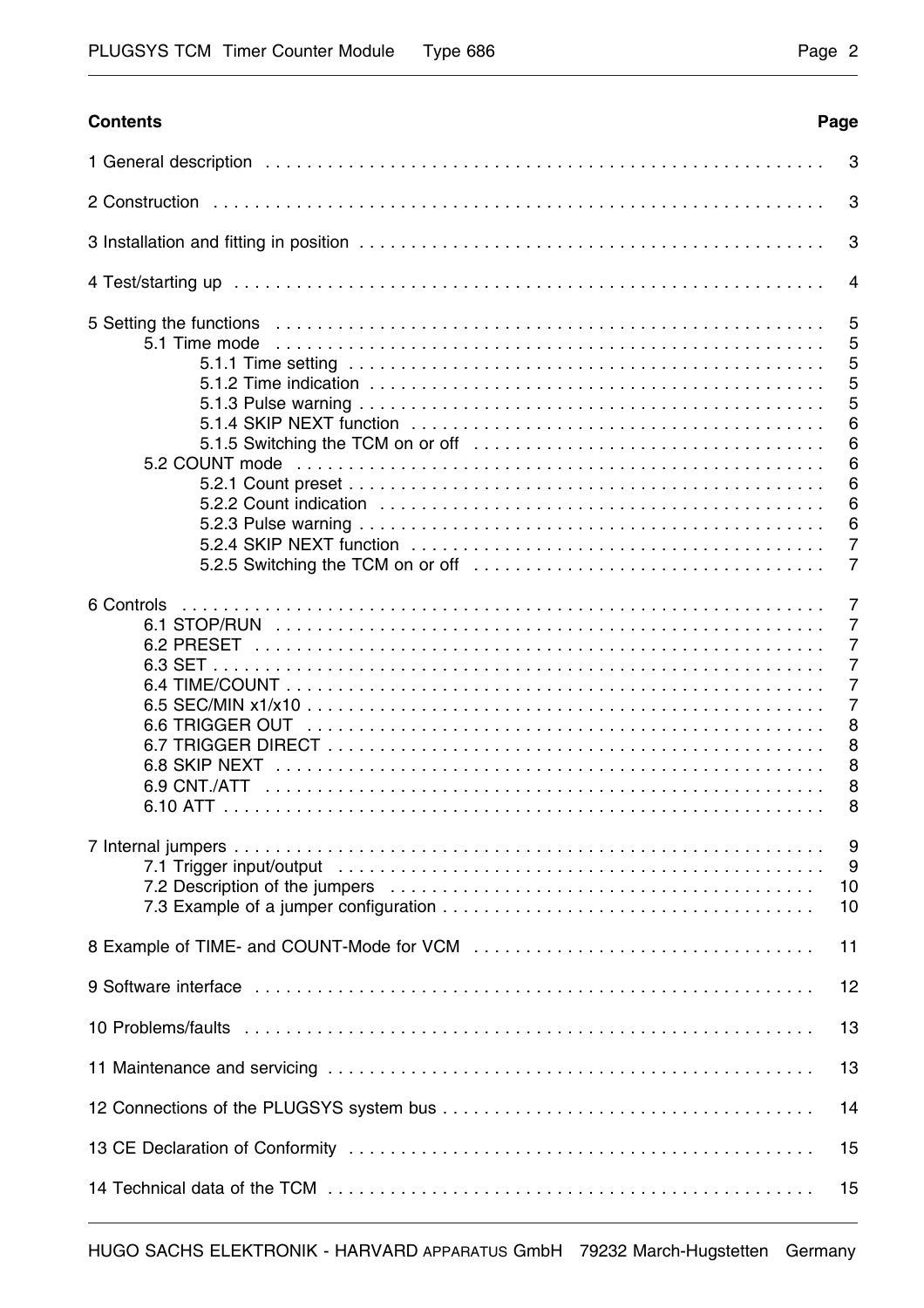## **1 General description**

The HSE Timer Counter Module (**TCM**) Type 686 is a product of HUGO SACHS ELEKTRONIK - HARVARD APPARATUS GmbH, Gruenstrasse 1, D-798232 March-Hugstetten, Germany

| <b>Phone:</b> | $(+49)$ (0)7665-9200-0  |
|---------------|-------------------------|
| Fax:          | $(+49)$ (0)7665-9200-90 |
| E-mail:       | sales@hugo-sachs.de     |

It is a time or event counter module designed for the HSE PLUGSYS system and has been developed mainly for use with the HSE Ventilation Control Module (**VCM**). In this application the **TCM** generates a signal which induces the **VCM** to produce a deep inspiration during the next respiratory cycle. This signal can be produced in the **VCM** at set time intervals (non-synchronised signal) using an internal quartz timer, or after a set number of events (synchronised signal) using the number of respiratory cycles on the **VCM**.

This output signal can also be processed by other PLUGSYS modules or can trigger other operating conditions.

## **2 Construction**

The Timer Counter Module (**TCM**) Type 686 is a module of the HSE PLUGSYS measuring system. It occupies a width of 4E in the 19 inch housing  $(4E = 4 \times 5.08$  $mm = 20.32$  mm  $= 1$  slot width). The connections to the module are made through a 96-pin VG connector to the internal PLUGSYS system bus and form the link (analogue/digital) to the other modules of the system and also to the PC through appropriate interfaces.

The **TCM** uses no dangerous voltages and does not require its own power supply since it draws the necessary supply (+5 V d.c.) from the power supply of the basic housing. It does not require any special supply within the PLUGSYS system and can therefore be inserted into any free slot.

The TCM can only be operated in an HSE PLUGSYS housing. Within this housing in can be used in any combination with other HSE PLUGSYS modules. It must not be used on non-PLUGSYS bus systems which might have similar VG bus connectors as this might damage the **TCM** or the other system; the HSE PLUGSYS system has its own bus definition (see the bus diagram).

#### **3 Installation and fitting in position**

The HSE Timer Counter Module (**TCM**) can be inserted in any free slot of the HSE PLUGSYS housing since it does not require any special supply and operates only on +5 V d.c. (**TTL**).

Before fitting it into position in the housing all jumpers and links have to be configured to meet your requirements so that it functions correctly in conjunction with the other modules. It is important that only those connections which are actually required are placed on the appropriate bus lines and that unnecessary jumpers are placed in the parking positions provided; this avoids unnecessary links and prevents possible side effects on other modules (see page 9 ff)



TTL Open Collector

HUGO<br>Sachs  $\bigoplus$ 

 $7<sub>1</sub>$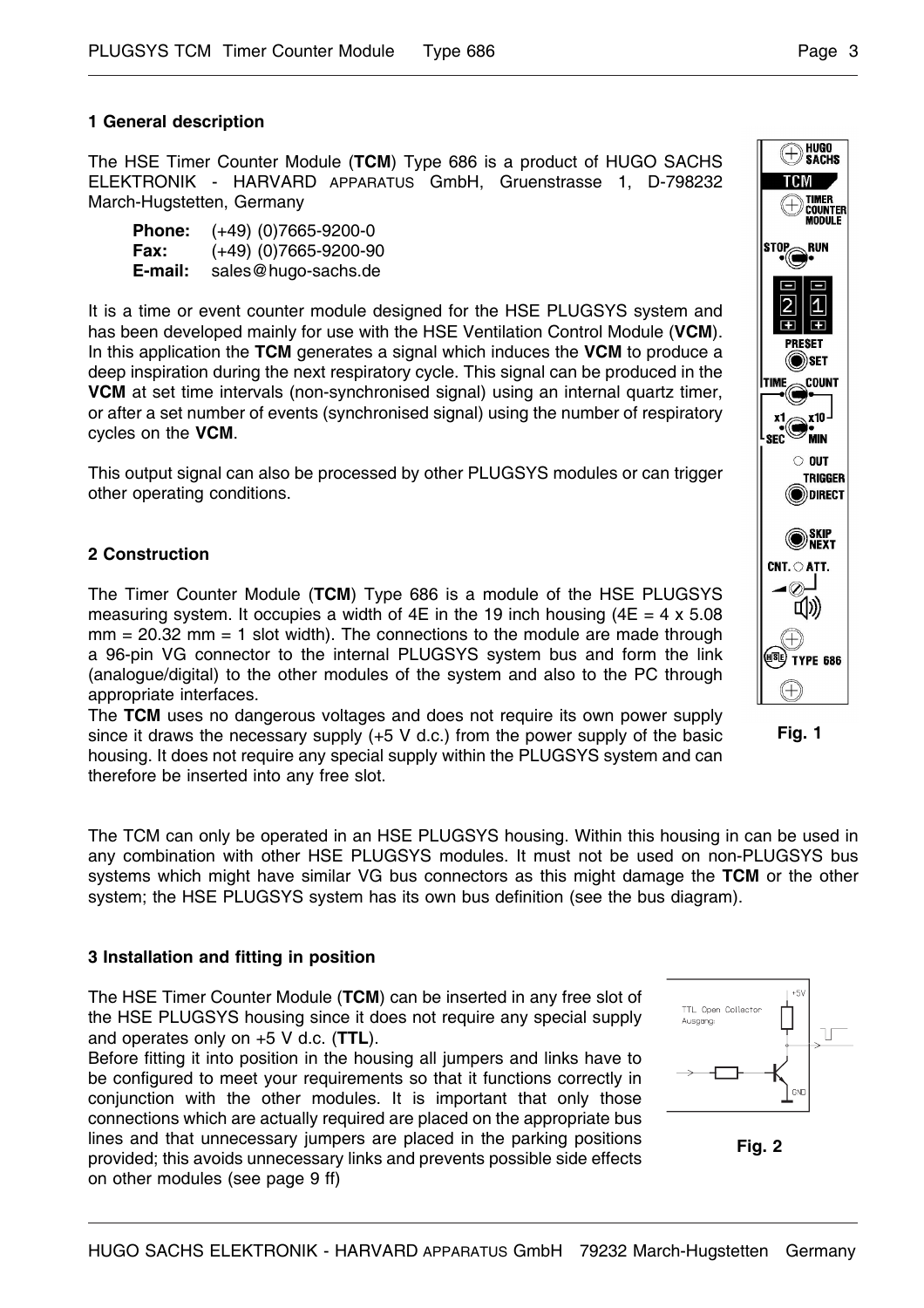The HSE modules cannot be damaged through incorrect positioning of the jumpers (e.g. several outputs on a single bus line); all digital system outputs which can be configured (no analogue outputs are used in this module) are arranged as **TTL** open collector outputs (see Fig. 2). In some cases it may even be desirable to provide logic links for several outputs so that several outputs can trigger the same input of another module.

When you have made all these connections correctly and entered them in the bus diagram of the PLUGSYS housing you can fit the module in position. You insert the circuit board into the top and bottom guide rails at the particular slot and slide the module towards the back until the 96-pin connector engages. The module can then be secured in the housing with the Phillips head screws supplied. To withdraw the module the operations are performed in the reverse order; a certain amount of force is required to disengage the 96-pin connector.

## **4 Test/starting up**

When you have set the jumpers correctly on the circuit board and fitted the module in the PLUGSYS housing you can start up the system and test the **TCM**.

To do this you set the switch TIME/COUNT to TIME, the switch SEC/MIN to SEC, the 2-position digit switch PRESET to 20 and the STOP/RUN switch to RUN.

The **yellow LED** at the lower part of the front panel should now flash every second. After 10 seconds this LED becomes permanently ON and should go dark briefly every second. You then hear a short beep every second (synchronised with the LED going dark briefly) provided the loudness control of the electronic beep has not been turned fully anticlockwise. At the end of these last 10 seconds there is a brief flash of the **green LED** TRIGGER OUT which indicates the output pulse.

The indication of the counting pulses and of the output pulse through LEDs is used because of the very small mechanical size of the module in which it has not been possible to provide a decimal output of the internal counter reading.

The beep and the "dark flashes" of the LED indicate the last 10 seconds (in the TIME mode) or the last 10 input pulses of the count (in the COUNT mode) in order to warn of the next output pulse. This is done for the following reason: In many experiments it is undesirable at certain times to carry out a particular action. In the **TCM** the user is warned by the beep that an output pulse will be produced shortly. If desired it can be cancelled at any time using the SKIP NEXT key; after pressing this key the next output pulse is simply omitted and output pulses start again at the following one.

Please note that this function cannot be cancelled once the SKIP NEXT key has been pressed, except if you switch one of the following controls: STOP/RUN, PRESET, SET, TIME/COUNT, x1/x10 SEC/MIN; operation of any of these controls does however reset the internal counter to the beginning! Irrespective of the internal counter it is always possible at any time to produce an output trigger pulse by operating the TRIGGER DIRECT key.

If the TIME mode does not operate in accordance with the above description you should first check the switch positions indicated above. It is also possible that the internal SYNC jumper has been set; this may cause the **TCM** to be reset by other modules and interfere with the TIME function. Set the SYNC jumper to its parking position (see description of the jumpers, Fig. 4, page ?).

If the **TCM** is still not operating correctly there may be a hardware problem (for suitable suggestions see: Problems/faults, page 13).

In the TIME mode you can extend the time range by setting the selector switch SEC/MIN to MIN. The time setting is then measured in minutes and the range is extended from 00-99 seconds to 00-99 minutes (0 - 5940 seconds).

In the TIME mode the Perfusion Pressure Control Module **TCM** is not synchronised to the other modules and operates from its own quartz-controlled timer.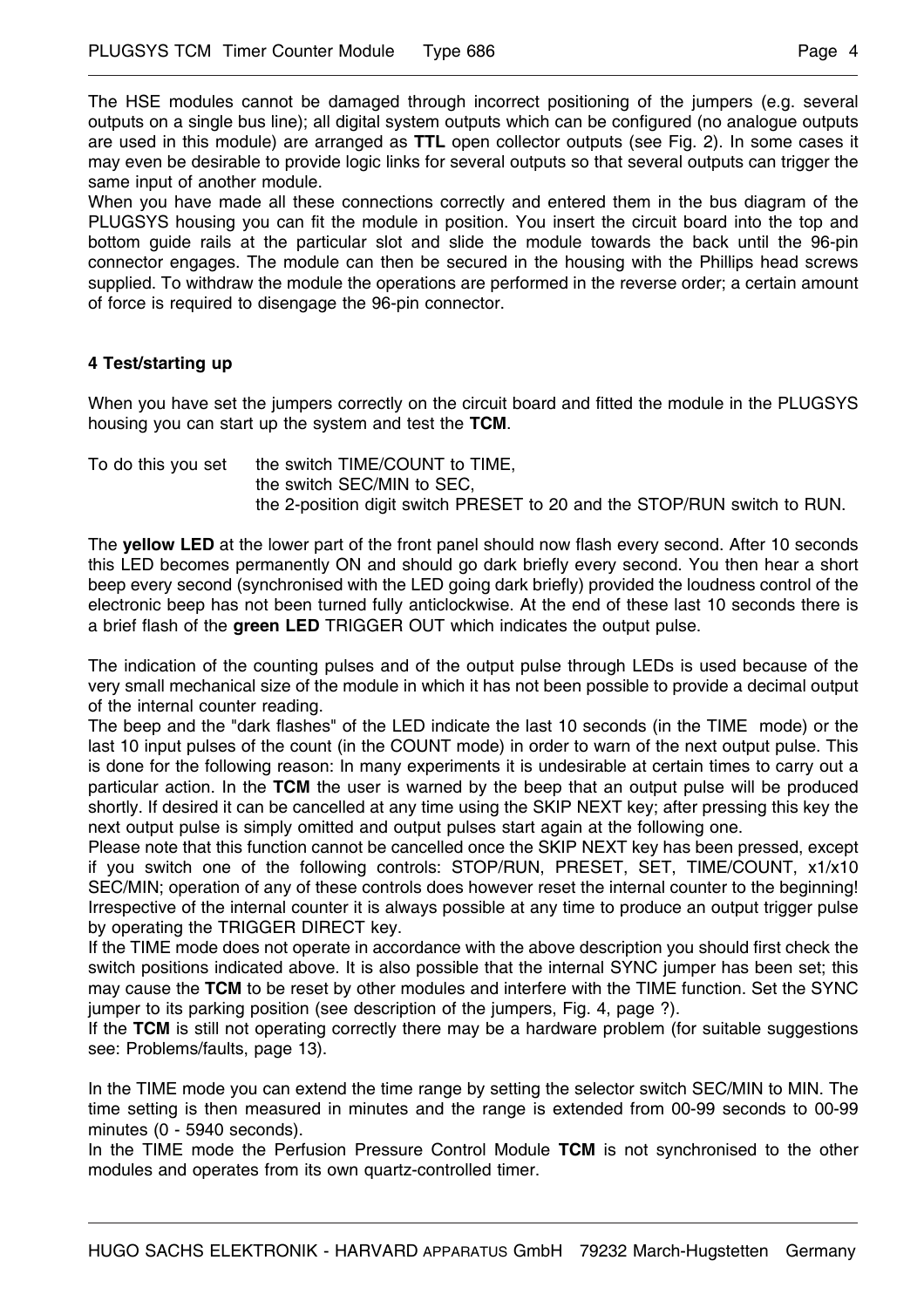If you want to use the HSE Timer Counter Module (**TCM**) as counter and synchronised to other PLUGSYS modules you need only set the switch TIME/COUNT to the COUNT position and the 2-digit selector switch PRESET (00-99) to the required number of counting pulses. The counting range can be extended by setting the switch x1/x10 to position x10; this extends the range to a total of 990 pulses, with the smallest count being 10 pulses. When operating in this mode you must however be sure that the jumper row TRIGGER IN on the circuit board of the **TCM** uses the same trigger bus line as the trigger output line of your other module which generates the counting pulses.

## **5 Setting the functions**

The individual functions of the HSE Timer Counter Module (**TCM**) together with the appropriate settings will now be described in detail.

The details in square brackets "[]" refer to the corresponding items in the next section Controls and to Fig. 3.

## **5.1 Time mode**

The TIME mode of the **TCM** allows the user to trigger a certain action in another module at particular time intervals, corresponding to a non-synchronised operating mode.

In the TIME mode the **TCM** operates with a quartz-controlled timer which counts down to "00" after the time has been set, and then resets its counter back to the preset value. A brief output pulse is produced on reaching "00".

In this mode it is important that the internal jumper for the output pulse in the **TCM** (TRIGGER\_OUT) is set to the same bus line (TRIG1/2/3/4) as the input to the other module.

The TIME mode is switched on by setting the switch TIME/COUNT [4] to TIME.

## **5.1.1 Time setting**

The time interval between the output pulses produced is set using the 2-digit decimal selector switch PRESET [2] on the front panel (00-99). The timing range can be switched from seconds to minutes with the selector switch SEC/MIN [5]. The result is a timing range from 01 to 99 seconds in 1-second steps, or from 01 to 99 minutes (5940 seconds) in 1-minute steps.

Each time the selector switch [2] or the switch [5] is operated the internal counter of the **TCM** is set directly to the preset value. It is therefore unnecessary to enter the count with the key SET [3].

When the selector switch [2] is set to "00" a continuous output signal (0 V) is produced irrespective of the timing range setting on [5]; this is taken by some modules to represent a continuous ON. Generally modules respond only to signal changes (flanks) and a continuous signal cannot be interpreted correctly by these modules.

## **5.1.2 Time indication**

The mechanical dimensions of the **TCM** did not permit incorporation of a decimal time indication and a count indicator CNT. has therefore been fitted. This consists of a yellow LED CNT./ATT. [9] at the lower part of the front panel. In the TIME mode this LED flashes briefly every second to indicate that the **TCM** is operating correctly.

## **5.1.3 Pulse warning**

The TCM incorporates a special ATTention function in order to warn of an output pulse. This function is indicated visually by the LED CNT./ATT. [9] and audibly through the built-in sounder (beep). The pulse warning comes into action when the internal timer drops below 10 seconds. The LED CNT./ATT. is switched on and from now onwards this LED goes dark once every second in order to continue indication of the counting function. In addition to this "dark flash" a short beep is produced which can be adjusted with a spindle trimmer [10] to be more or less loud or completely off. This trimmer should only be adjusted with the screwdriver supplied or some other suitable one (width 3 mm max.).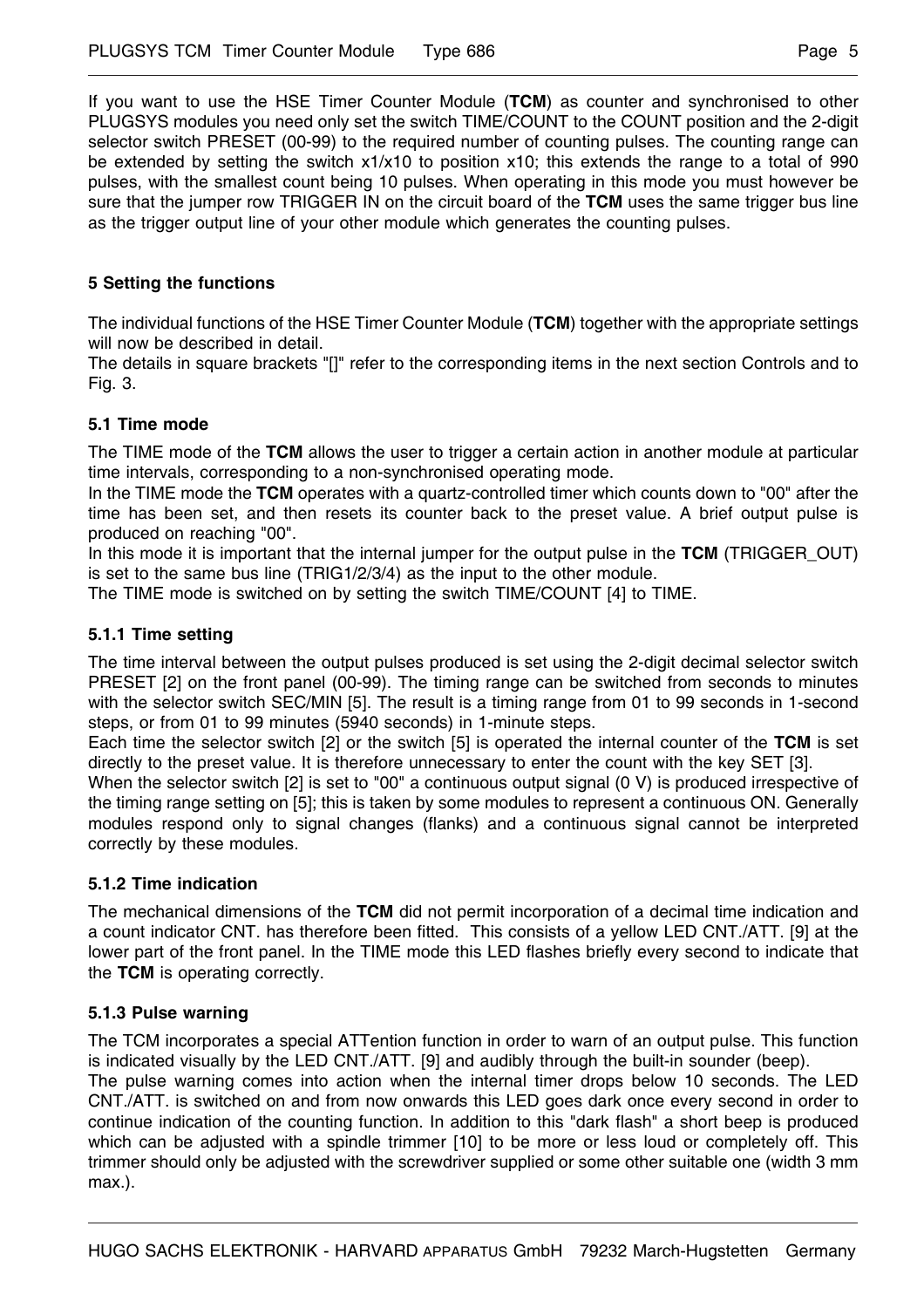## **5.1.4 SKIP NEXT function**

It is possible at any time to suppress the next output pulse using the key SKIP NEXT so that the intended triggering of the other module can be prevented in certain situations. Please note that this decision cannot be reversed. The status is reset only when the internal counter reaches "00" (at which no output pulse is produced). When this key has been pressed, and unless another key/switch is operated, the output of pulses only starts again with the following pulse.

However, it is possible at any time and irrespective of other switch positions to produce an output trigger pulse using the key TRIGGER DIRECT [7],

## **5.1.5 Switching the TCM on or off**

The complete function of the **TCM** can be switched off at any time with the toggle switch STOP/RUN [1]. The internal counter is always reset to the set value of the digit switch when switching from STOP to RUN.

## **5.2 COUNT mode**

The COUNT mode of the **TCM** permits the user to trigger a particular action of another module at intervals controlled by events; this represent synchronised operation.

In the COUNT mode, events are counted down inside the **TCM** in a preset counter; at the end of the count a brief output pulse is produced and the counter is reset automatically.

In this mode it is important to ensure that the internal jumper for the output pulse inside the TCM (TRIGGER\_OUT) is set to the same bus line (TRIG1/2/3/4) as the input of the module to be triggered. In addition the jumper TRIGGER IN in the **TCM** must be set to the same bus line (TRIG1/2/3/4) which is selected in the module providing the counting events.

To switch on the COUNT mode the switch TIME/COUNT [4] must be set to COUNT.

## **5.2.1 Count preset**

The count setting for the number of counted input pulses between the generated output pulses is set on the 2-digit decimal selector switch PRESET [2] on the front panel (00 - 99). The counting range can be extended with the switch x1/x10 [5] by the corresponding factor. This results in a counting range of 01 to 99 events in 1-pulse steps, or 010 to 990 events in 10-pulse steps.

Each time the selector switch [2] or the toggle switch [5] is operated the internal counter of the **TCM** is set directly to the preset value. It is not necessary the enter the count separately with the SET key [3].

On setting "00" on the preset counter [2] a continuous output signal (0 V) is produced irrespective of the counter setting on [5]; this is interpreted by certain modules as continuous ON. The modules generally respond only to signal changes (flanks) and a continuous signal cannot be interpreted correctly by these modules.

#### **5.2.2 Count indication**

The mechanical dimensions of the **TCM** did not permit incorporation of a decimal time indication and a count indicator CNT. has therefore been fitted. This consists of a yellow LED CNT./ATT. [9] at the lower part of the front panel. In the COUNT mode this LED flashes briefly every second to indicate that the **TCM** is operating correctly.

#### **5.2.3 Pulse warning**

The **TCM** incorporates a special ATTention function in order to warn of the output pulse. This function is indicated visually with the LED CNT./ATT. [9] and audibly through the built-in sounder (beep).

The pulse warning comes into action when the internal counter counts the last 10 input pulses. The LED CNT./ATT. is switched on and from now onwards this LED goes dark once on each input pulse in order to continue indication of the counting function. In addition to this "dark flash" a short beep is produced which can be adjusted with a spindle trimmer [10] to be more or less loud or completely off.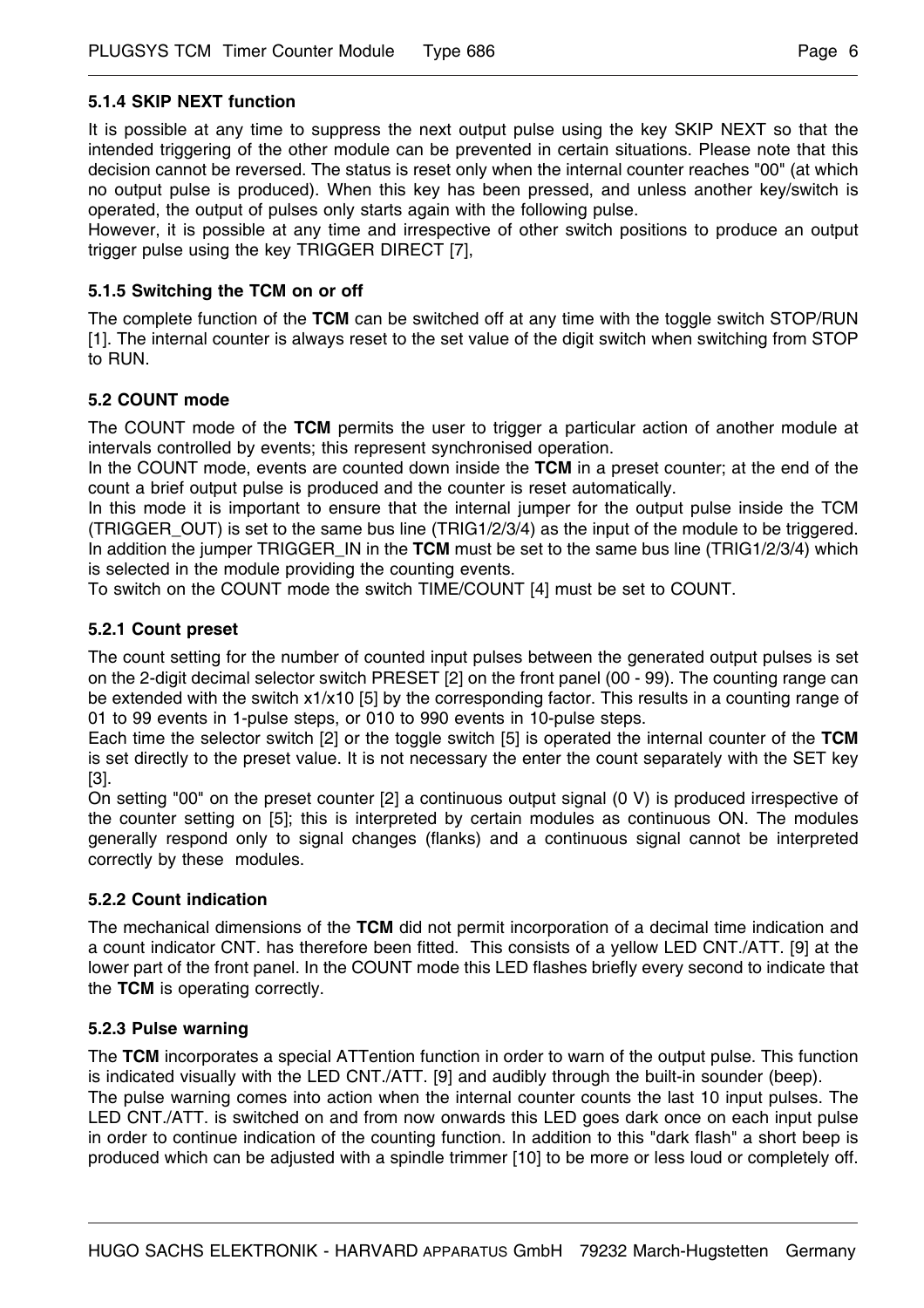## **5.2.4 SKIP NEXT function**

It is possible at any time to suppress the next output pulse using the key SKIP NEXT so that the intended triggering of the other module can be prevented in certain situations. Please note that this decision cannot be reversed. The status is reset only when the internal counter reaches "00" (at which no output pulse is produced). When this key has been pressed, and unless another key/switch is operated, the output of pulses only starts with the following pulse.

However, it is possible at any time and irrespective of other switch positions to produce an output trigger pulse using the key TRIGGER DIRECT [7].

## **5.2.5 Switching the TCM on or off**

The complete function of the TCM can be switched off at any time with the toggle switch STOP/RUN [1]. The internal counter is always reset to the set value of the digit switch when switching from STOP to RUN.

## **6 Controls**

| <b>6.1 STOP/RUN</b>   | [1] Toggle switch to switch all functions of the<br>HSE Timer Counter Module (TCM) on and off.<br>STOP: stops the internal timer or internal event<br>counter and blocks the trigger output signal.<br>RUN: starts the internal timer or internal event<br>counter and sets the time/event counter to the<br>preset value on the decimal digit switch [2].                                            | HUGO<br>Sachs<br>$(\pm)$<br>TCM<br>TIMER<br>Counter<br><b>MODULE</b><br><b>STOP</b> <sub>RUN</sub>                                               | $\odot$                                                          |
|-----------------------|-------------------------------------------------------------------------------------------------------------------------------------------------------------------------------------------------------------------------------------------------------------------------------------------------------------------------------------------------------------------------------------------------------|--------------------------------------------------------------------------------------------------------------------------------------------------|------------------------------------------------------------------|
| <b>6.2 PRESET</b>     | [2] Decimal digit switch (00 - 99) to preset the<br>timing or counting to the required value. The<br>units and tens can be increased $[+]$<br>and<br>decreased [-] with the small keys above and<br>below the indication. On each changeover the<br>internal<br>timer or event counter is<br>set<br>automatically to the selected value. At the setting<br>"00" the trigger output is permanently ON! | 0<br>$\frac{1}{1}$<br>$\frac{2}{5}$<br><b>PRESET</b><br>() SET®<br><b>TIME<sub>c</sub>count</b><br>mx10 ⊅<br>X1<br>$\mathsf{sec}^\heartsuit$ min | $\circled{2}$<br>$\circled{3}$<br>$\circled{4}$<br>$\circled{5}$ |
| <b>6.3 SET</b>        | [3] This key sets the internal timer or event<br>counter immediately to the preset value.                                                                                                                                                                                                                                                                                                             | $\circ$ out<br><b>TRIGGER</b><br>(O)DIRECT                                                                                                       | $\circledast$<br>$\left( \mathbf{\overline{7}}\right)$           |
| <b>6.4 TIME/COUNT</b> | [4] Toggle switch to operate the TCM as timer or<br>event counter. TIME: timer. The count can be<br>changed with [5] to minutes or seconds. COUNT:<br>event counter. The count can be changed with<br>[5] by the factor x1 or x10. On each changeover<br>the counter is reset immediately to the preset<br>count.                                                                                     | <b>SKIP</b><br>Onext<br>$CNT.$ $\bigcirc$ ATT.<br>◢◎┛<br>[10)<br>$^{(+)}$<br>(HSL) TYPE 686                                                      | $\circledast$<br>$\circledcirc$<br>$\bf(\widehat{10})$           |
| 6.5 SEC/MIN x1/x10    | [5] Toggle switch to apply a factor to the internal<br>time/event counter and thus extend the counting<br>range. In the TIME mode it switches between<br>seconds and minutes (00 - 99 seconds / 00 - 99<br>minutes). In the count mode it changes between                                                                                                                                             | $^{(+)}$<br><b>Fig. 3</b>                                                                                                                        |                                                                  |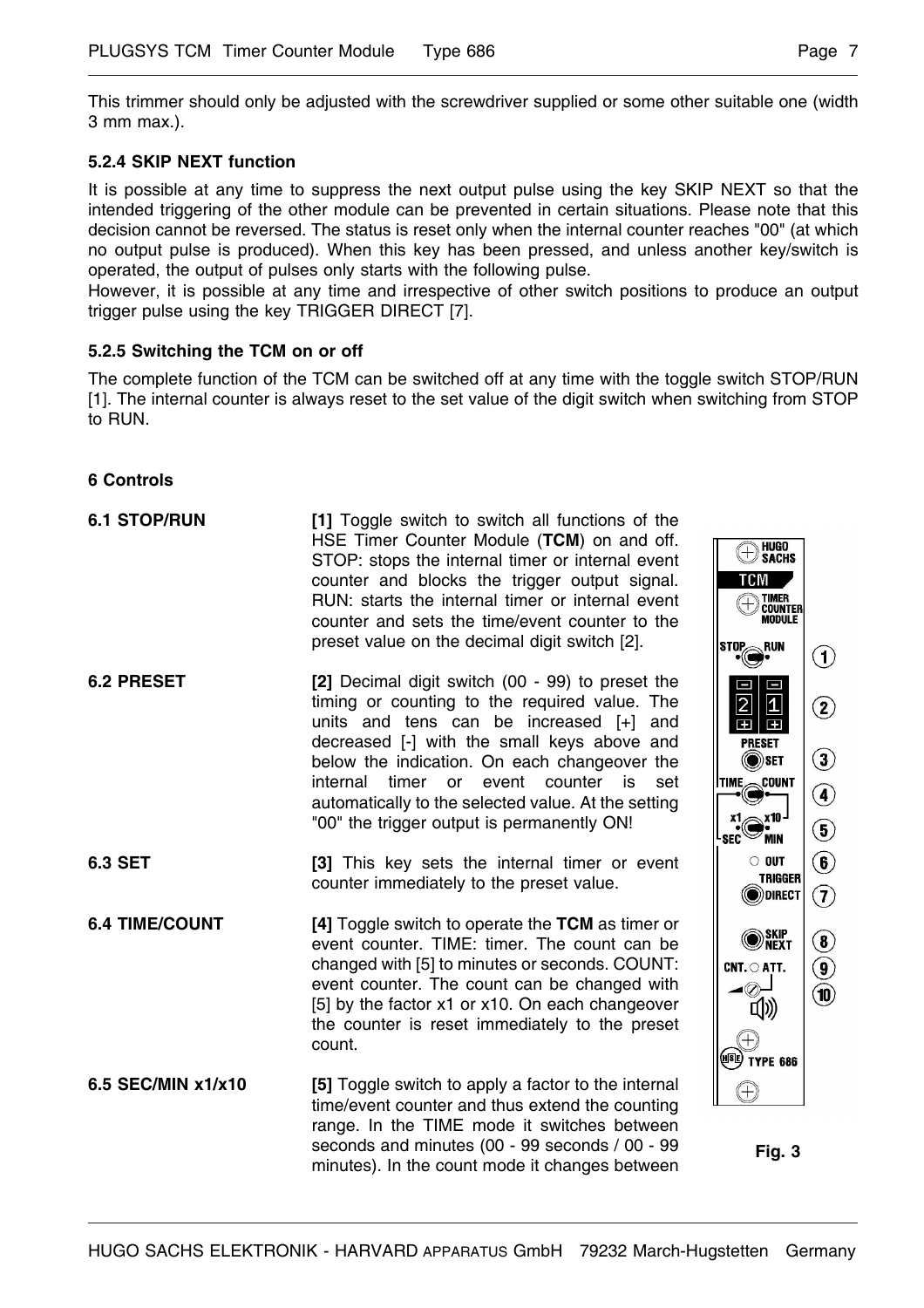00 - 99 and 000 - 990 counting pulses. On each changeover the counter is reset immediately to the preset count.

- **6.6 TRIGGER OUT** [6] Indicator (green LED), lights up with each output pulse: at the end of the set time / at the completion of the set counting pulses / on continuous trigger (00).
- **6.7 TRIGGER DIRECT** [7] Key for producing a trigger output pulse at any time and without affecting the internal counter.
- **6.8 SKIP NEXT** [8] Key operated at any time to omit the next trigger output pulse generated by the **TCM**. In other respects the counter continues running normally. The audible warning system which warns of the output pulse during the last ten pulses is switched off. This function cannot be cancelled by the keys and is only reset after the internal counter has run down. Operating this key has no other effect on the internal counter count.
- **6.9 CNT./ATT**. **[9]** Indicator (yellow LED) to indicate the counting pulses. This LED flashes briefly once every second (TIME) or at each input pulse (COUNT). On reaching the last ten counting pulses the LED switches to ON and goes dark briefly on each counting pulse in order to warn of the next output pulse. At the same time the audible warning is switched on (see [10])
- **6.10 ATT. [10]** Spindle trimmer to adjust the loudness of the audible warning before the next output pulse (during the last ten input pulses). Clockwise rotation: increase loudness. Anticlockwise rotation: reduce loudness. Anticlockwise against stop - off. This trimmer is operated with the screwdriver supplied or with some other suitable screwdriver (width 3 mm max.).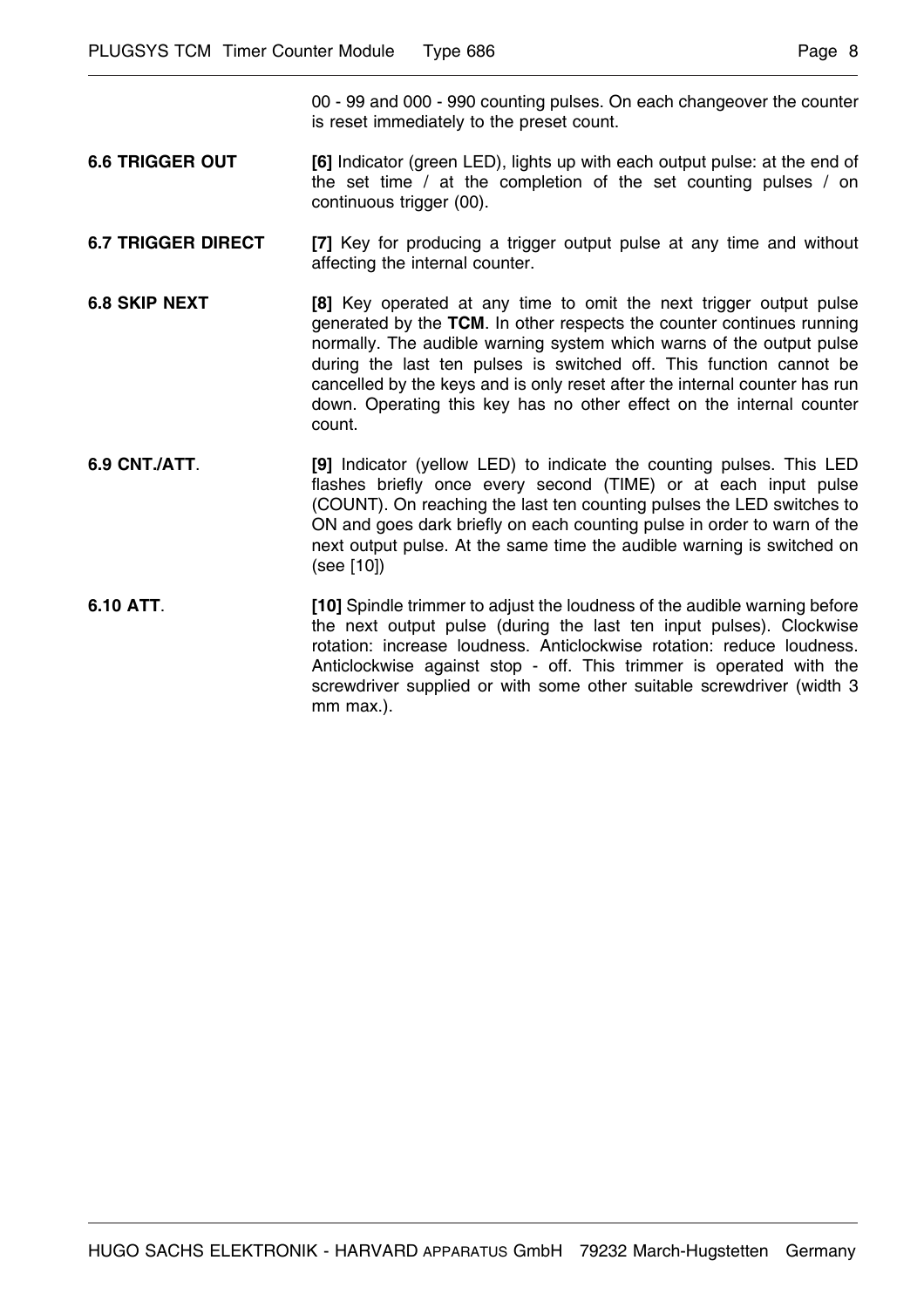## **7 Internal jumpers**

## **7.1 Trigger input/output**

The interface to the other PLUGSYS modules on the **TCM** goes through the so-called trigger lines (TRIG1 - TRIG4, see bus diagram on page 15). They can be used on every module as input and/or output and carry **TTL** logic level (0, +5 V d.c.). The **TCM** can utilise both variants: as input [J4] for the event count and as output [J3} to trigger certain operating states after a particular time or after a certain number of input pulses. In this connection it is important that the correct signal from the correct module is used as input to the **TCM** and that the output signal generated is wired through the correct trigger line to the correct module. The position of the jumpers is shown in Fig. 4 .



**Fig. 4**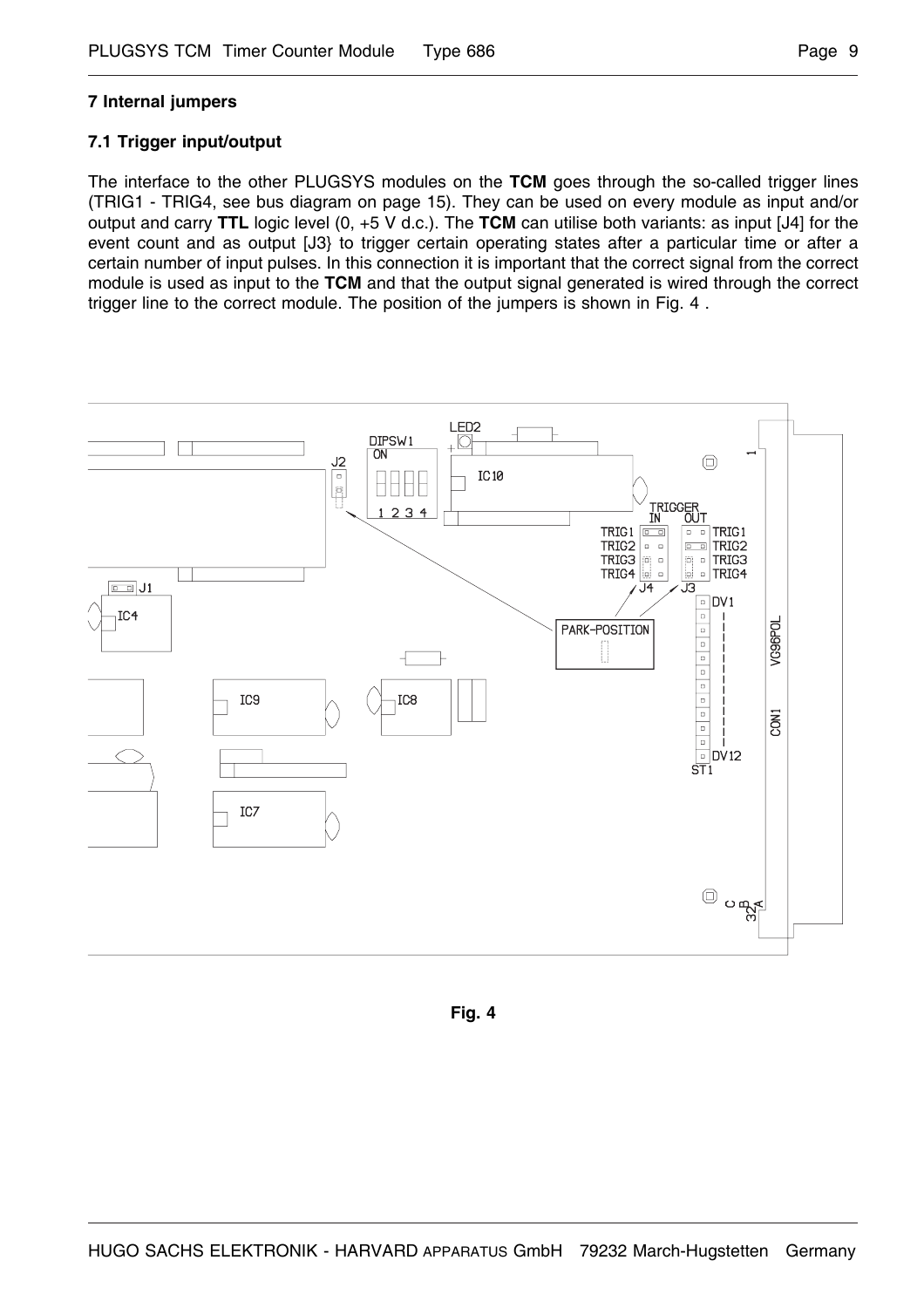## **7.2 Description of the jumpers**

- **J1:** RESET jumper, links the "watchdog timer" to the CPU. Must only be removed for testing during servicing and has no function during normal operation of the TCM, but must be plugged in! Normal jumper position: set.
- **J2:** SYNC jumper. If this jumper is set there is a simple synchronisation of the TCM to the input signal. This means that the internal clock is reset to the preset time as soon as an input pulse is present. When this jumper is in position the **TCM** should only be operated in the TIME mode. Normal jumper position is the parking position (see Fig. 4, page 9 ).
- **J3:** TRIGGER OUT jumper. This connects one of the bus lines TRIG1 TRIG4 to the output signal generated by the **TCM** (after the internal counter has run down). The jumper position must be aligned with the input of the PLUGSYS module to be triggered by the **TCM**.
- **J4:** TRIGGER IN jumper. This connects one of the bus lines TRIG1 TRIG4 and selects from these signals the trigger source. The jumper position must be aligned with the output of the module whose TRIGGER OUT signal is to be used as counting pulse in the **TCM** (only in the COUNT mode of the **TCM**). If this jumper is in the parking position the COUNT mode of the **TCM** cannot be selected.

## **7.3 Example of a jumper configuration**

In order to illustrate the function of the jumpers an example of a jumper configuration is given below. The arrangement consists of a PLUGSYS system fitted with an HSE Ventilation Control Module (**VCM**) Type 681 and an HSE Timer Counter Module (**TCM**). The **VCM**, like the **TCM**, has connections to the TRIGGER lines of the PLUGSYS bus:

- **(1) TRIG-IN** (DEEP INSPIRATION IN): if this signal is applied to the **VCM** the next cycle triggers a deep inspiration.
- **(2) TRIG-OUT1** (EXPIRATION/INSPIRATION): this signal produces the off/on respiration cycle  $(+5 V=$  expiration/0  $V=$  inspiration).
- **(3) TRIG-OUT2** (DEEP INSPIRATION OUT): produces a signal output during the deep inspirations.

## **The following jumpers must be set:**

- **on the VCM: (1)** TRIG-IN (DEEP INSP IN) on position TRIG2 as input signal from the **TCM**.
	- **(2)** TRIG-OUT1 (EXP/INSP) on position TRIG1 as output signal to the **TCM**.
	- **(3)** TRIG-OUT2 (DEEP INSP OUT) as parking position "NC".
- **on the TCM: (1)** TRIGGER IN on position TRIG1 as input signal from the **VCM**.
	- **(2)** TRIGGER OUT on position TRIG2 as output signal to the **VCM**.



**Fig. 5**

The positions of the jumpers in the **VCM** can be taken from the Operating Instructions of the **VCM**. The positions on the

**TCM** are explained in detail in the section "Trigger input/output" on page 9 and in Fig. 4.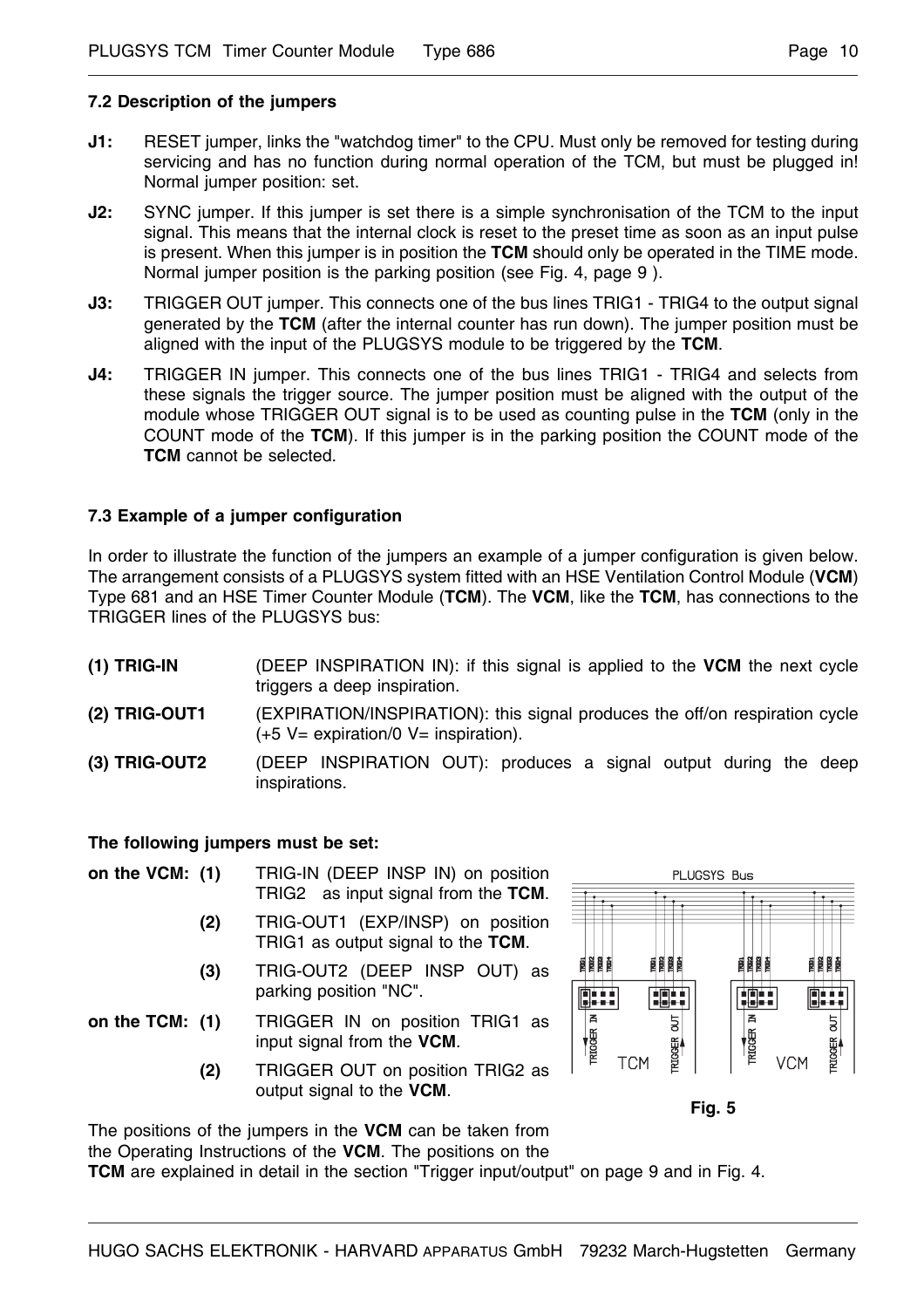After these settings the **TCM** can be used in the TIME mode to produce in the **VCM** a deep inspiration at preset time intervals (non-synchronised). And in the COUNT mode of the **TCM** the **VCM** performs a deep inspiration after a preset number of normal respiratory cycles (synchronised).



## **8 Example of TIME- and COUNT-Mode for VCM**





**Fig. 7**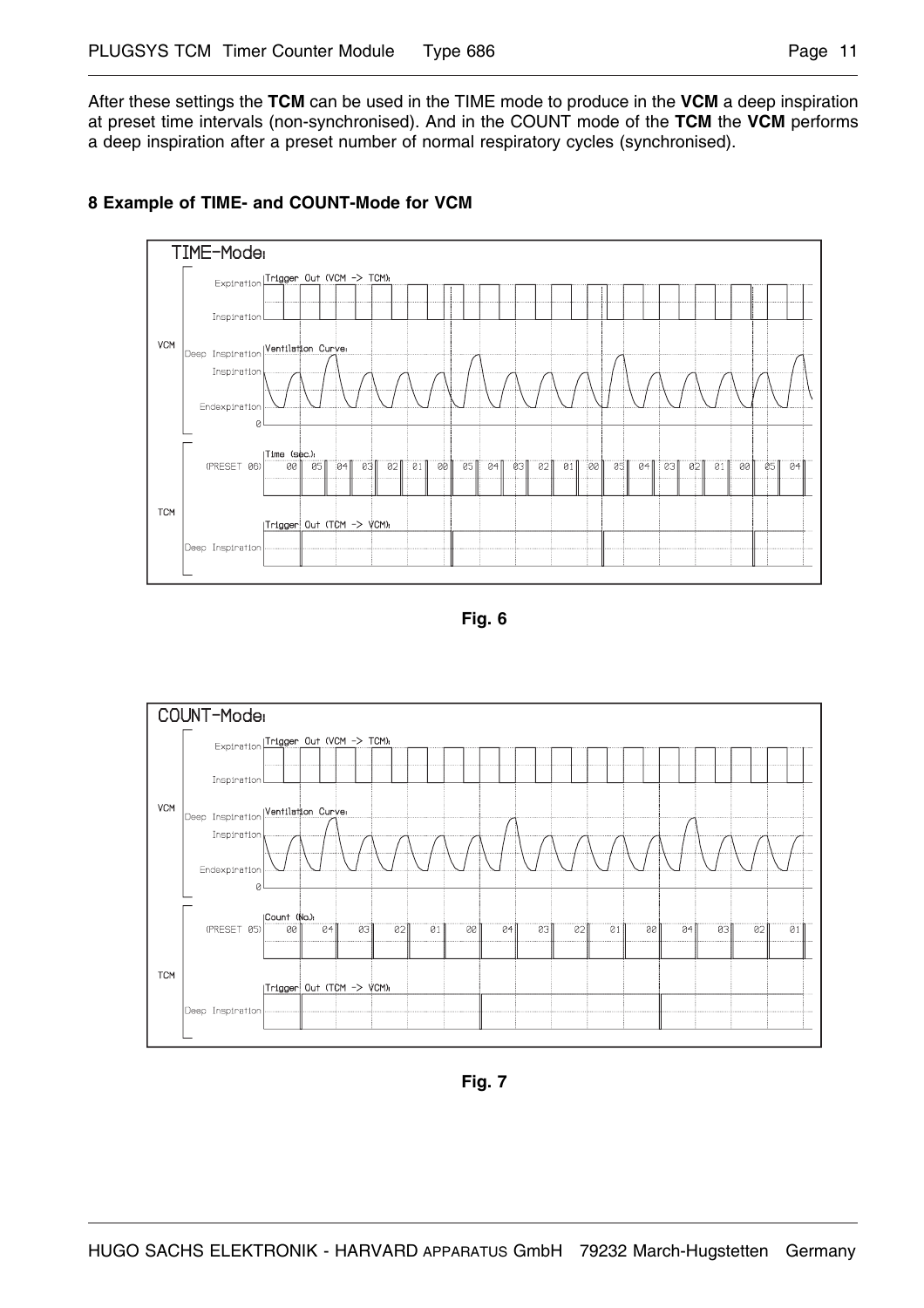## **9 Software interface**

It is also possible to generate a DIRECT trigger pulse from a PC/XT/AT/286/386/486 (IBM or compatible, preferably an HSE Process Controller), and thus trigger other PLUGSYS modules which do not have their own PC interface. This does however require a suitable software, an **ICI** Type 659 and a **BI** Type 657. The corresponding card address can be set on the 4-way DIP switch DIPSW1 on the circuit board (see Fig. 4 on page 9) according to the following table:

| Addr. | <b>SW-1</b> | <b>SW-2</b> | $SW-3$     | <b>SW-4</b> |
|-------|-------------|-------------|------------|-------------|
| 00    | ON          | ON          | ON         | ON          |
| 01    | ON          | ON          | ON         | <b>OFF</b>  |
| 02    | ON          | ON          | <b>OFF</b> | ON          |
| 03    | ON          | ON          | OFF        | <b>OFF</b>  |
| 04    | ON          | <b>OFF</b>  | ON         | ON          |
| 05    | ON          | OFF         | ON         | <b>OFF</b>  |
| 06    | ON          | <b>OFF</b>  | <b>OFF</b> | ON          |
| 07    | ON          | <b>OFF</b>  | <b>OFF</b> | <b>OFF</b>  |
| 08    | <b>OFF</b>  | ON          | ON         | ON          |
| 09    | <b>OFF</b>  | ON          | ON         | <b>OFF</b>  |
| 10    | <b>OFF</b>  | ON          | <b>OFF</b> | ON          |
| 11    | <b>OFF</b>  | ON          | OFF        | <b>OFF</b>  |
| 12    | <b>OFF</b>  | <b>OFF</b>  | ON         | ON          |
| 13    | <b>OFF</b>  | <b>OFF</b>  | ON         | <b>OFF</b>  |
| 14    | <b>OFF</b>  | <b>OFF</b>  | <b>OFF</b> | ON          |
| 15    | <b>OFF</b>  | OFF         | OFF        | OFF         |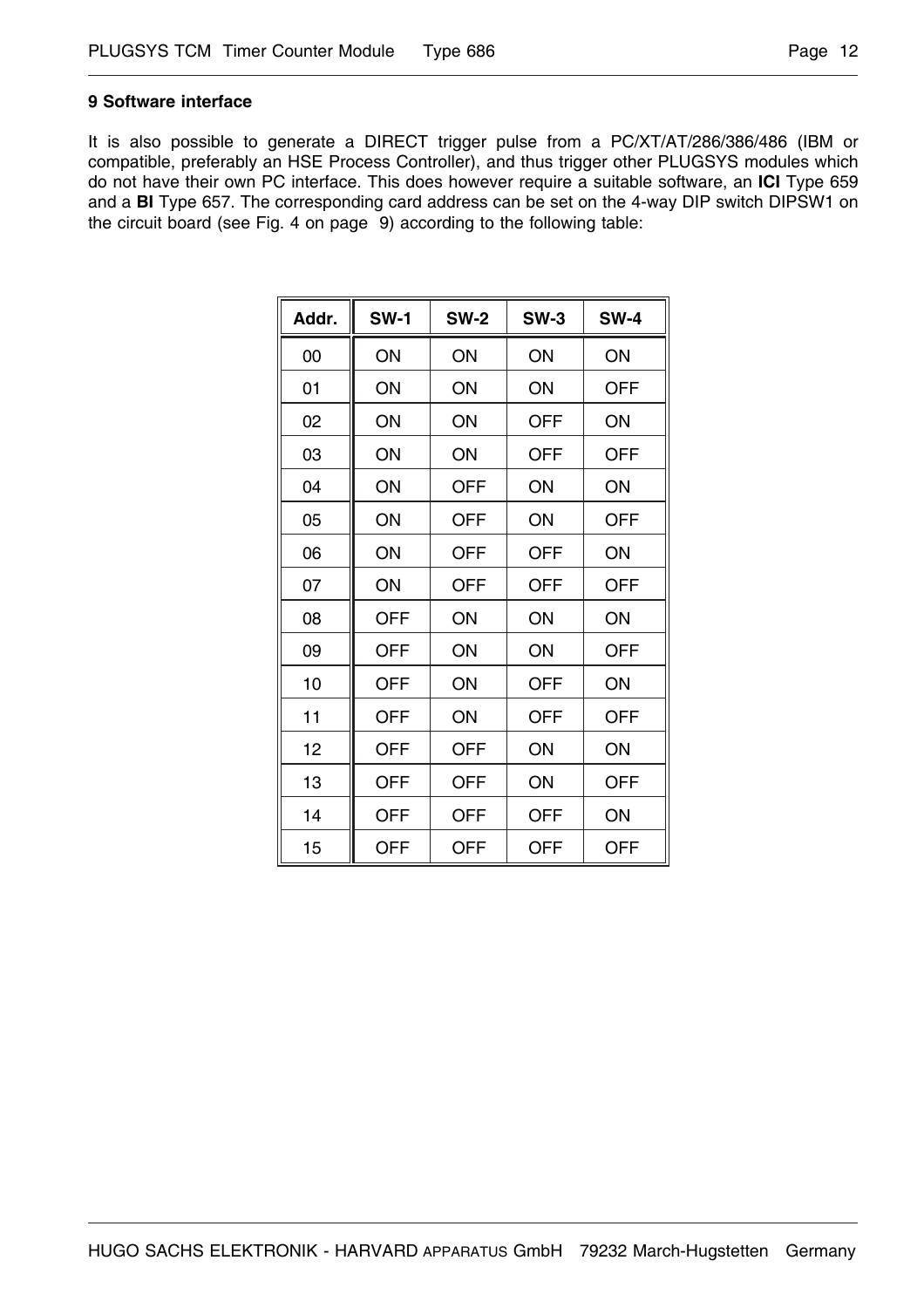## **10 Problems/faults**

In case of faulty operation of the instrument please check first the switch positions and the jumper positions. Also check the jumpers on the other modules in case they affect the TCM (through jointly used bus lines, see also section "Installation and fitting in position" on page 3, 4). If the problem persists please check the basic functions of the TCM as in section "Test/starting up" on page 3, 4. If this does not help please do not try to repair the unit yourself as it does not contain any components which can be rectified by the user. Please contact us. Try to describe the problem; important points include the operating mode of the module, the position of the switches and jumpers on the TCM as well as on the other modules of the PLUGSYS system.

In such a case contact us at the following address:

| HUGO SACHS ELEKTRONIK -<br>HARVARD APPARATUS GmbH<br>Gruenstrasse 1 |                                                                                                                                  |  |  |
|---------------------------------------------------------------------|----------------------------------------------------------------------------------------------------------------------------------|--|--|
| D-79232 March-Hugstetten<br>Germany                                 |                                                                                                                                  |  |  |
| Phone:<br>Fax: :<br>E-mail:<br>Internet:                            | $(+49)$ (0)7665/9200-0<br>$(+49)$ (0)7665/9200-90<br>sales@hugo-sachs.de<br>http://www.hugo-sachs.de<br>www.harvardapparatus.com |  |  |

We shall then be happy to deal with your problem.

## **11 Maintenance and servicing**

The HSE Timer Counter Module (TCM) Type 686 requires no special maintenance. It contains no batteries or cells which are subject to rapid ageing. It advisable to ensure adequate cooling of the module, i.e. the ventilation slits in the housing (top and bottom) must not be obstructed.! To clean the unit please use a dry or slightly moistened cloth. No moisture must enter the interior of the unit, and in particular the switches and keys, since this may lead to corrosion at the switch contacts, interference with operation and also actual damage.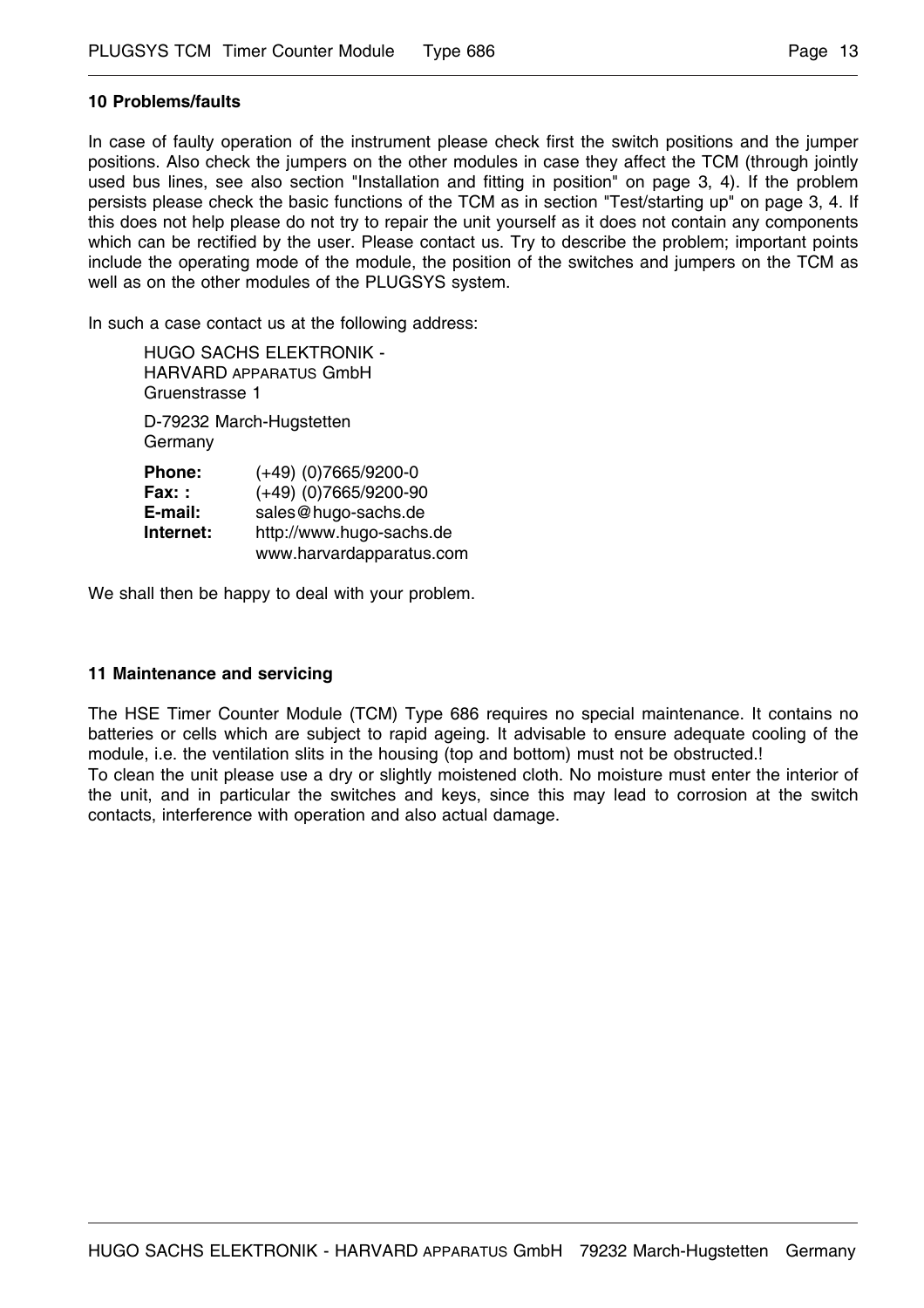#### **12 Connections of the PLUGSYS system bus**



| C                   | B                        | А                               |
|---------------------|--------------------------|---------------------------------|
|                     |                          | <b>Digital GND</b>              |
|                     |                          | <b>■</b> Analog<br>GND          |
|                     |                          | + Analog<br>(15V)               |
|                     |                          | - Analog (15V)                  |
| Trigger1            | <b>DAV</b>               | DB0                             |
| Trigger2            | <b>NRFD</b>              | DB1                             |
| ■ Trigger3          | <b>NDAC</b>              | DB <sub>2</sub>                 |
| ■ Trigger4          | R/W                      | DB <sub>3</sub>                 |
| RDVM                | DS1                      | DB4                             |
| $A$ M               | B-INT\                   | DB <sub>5</sub>                 |
| $\blacksquare$ AV1  | DV1                      | DB <sub>6</sub>                 |
| $\blacksquare$ AV2  | DV <sub>2</sub>          | DB7                             |
| AX3                 | DV3                      | $\Box$ CS0                      |
| AVA                 | DV4                      | $\Box$ CS1                      |
| AV5                 | <b>I</b> DV5             | $\Box$ CS2                      |
| AVB                 | DV6                      | CS3                             |
| $\blacksquare$ AV7  | DV7                      | GS0                             |
| $\blacksquare$ AV8  | DV8                      | $\blacksquare$ GS1              |
| $\blacksquare$ AV9  | DV9                      | GS <sub>2</sub>                 |
| $\blacksquare$ AV10 | DV 10                    | DS <sub>2</sub>                 |
| $\blacksquare$ AV11 | DV11                     | Reset\                          |
| $\blacksquare$ AV12 | <b>DV12</b>              | Takt                            |
| $\blacksquare$ AV13 | x6                       | $\blacksquare \times 1$         |
| $\blacksquare$ AV14 | $\times$ 7               | $\blacksquare \times 2$         |
| $\blacksquare$ AV15 | -x8                      | $\blacksquare \times 3$         |
| $\blacksquare$ AV16 | $\blacksquare \times 9$  | $\blacksquare \times 4$         |
| <b>CAL</b>          | $\blacksquare \times 10$ | $\blacksquare$ $\times$ 5       |
|                     |                          | $\blacksquare$ POWER<br>Ø       |
|                     |                          | <b>B</b> POWER<br>1             |
|                     |                          | <b>B</b> POWER<br>$\mathcal{D}$ |
|                     |                          | <b>SHIELD</b>                   |
|                     |                          | ■ +5V Digital                   |

**Fig. 8**